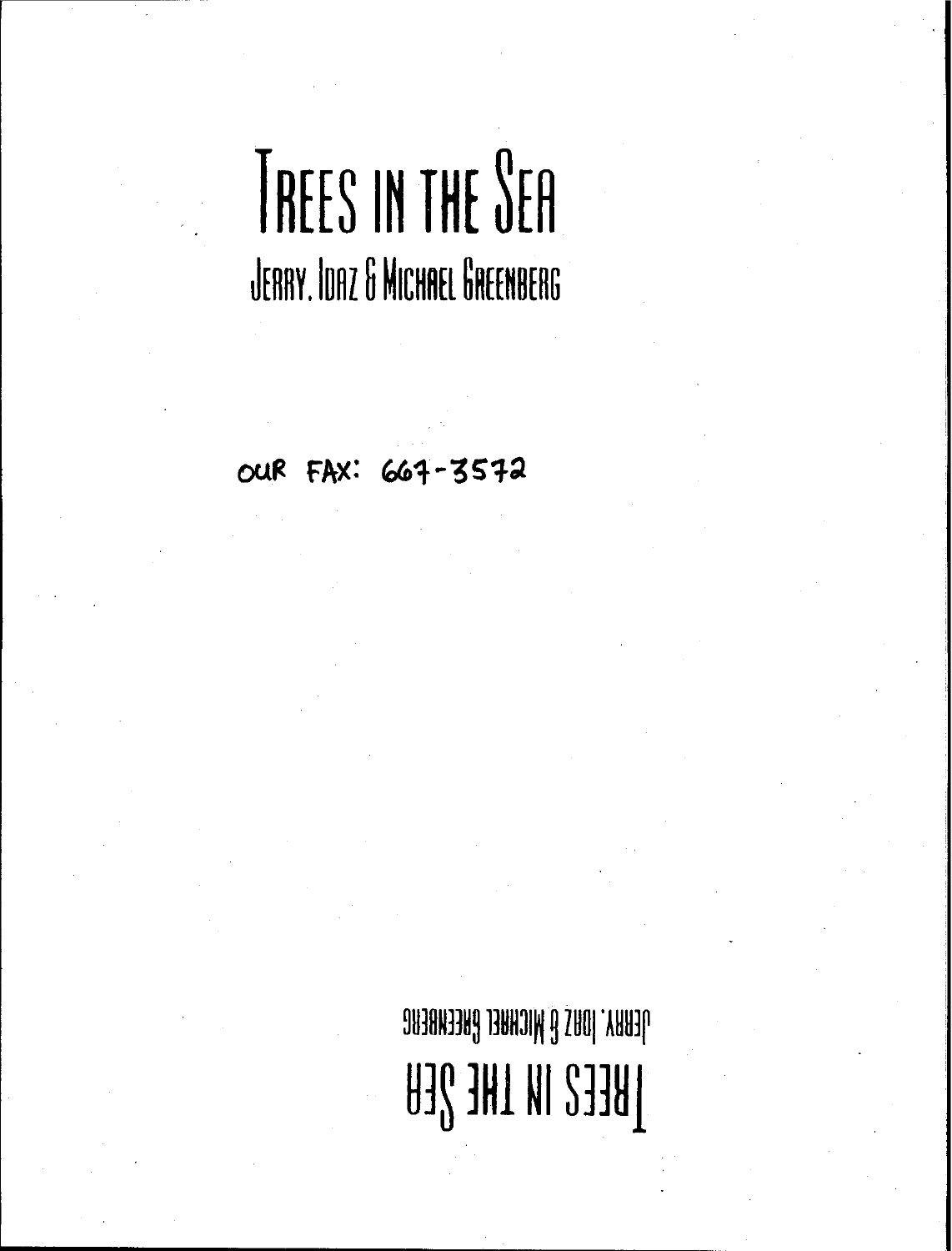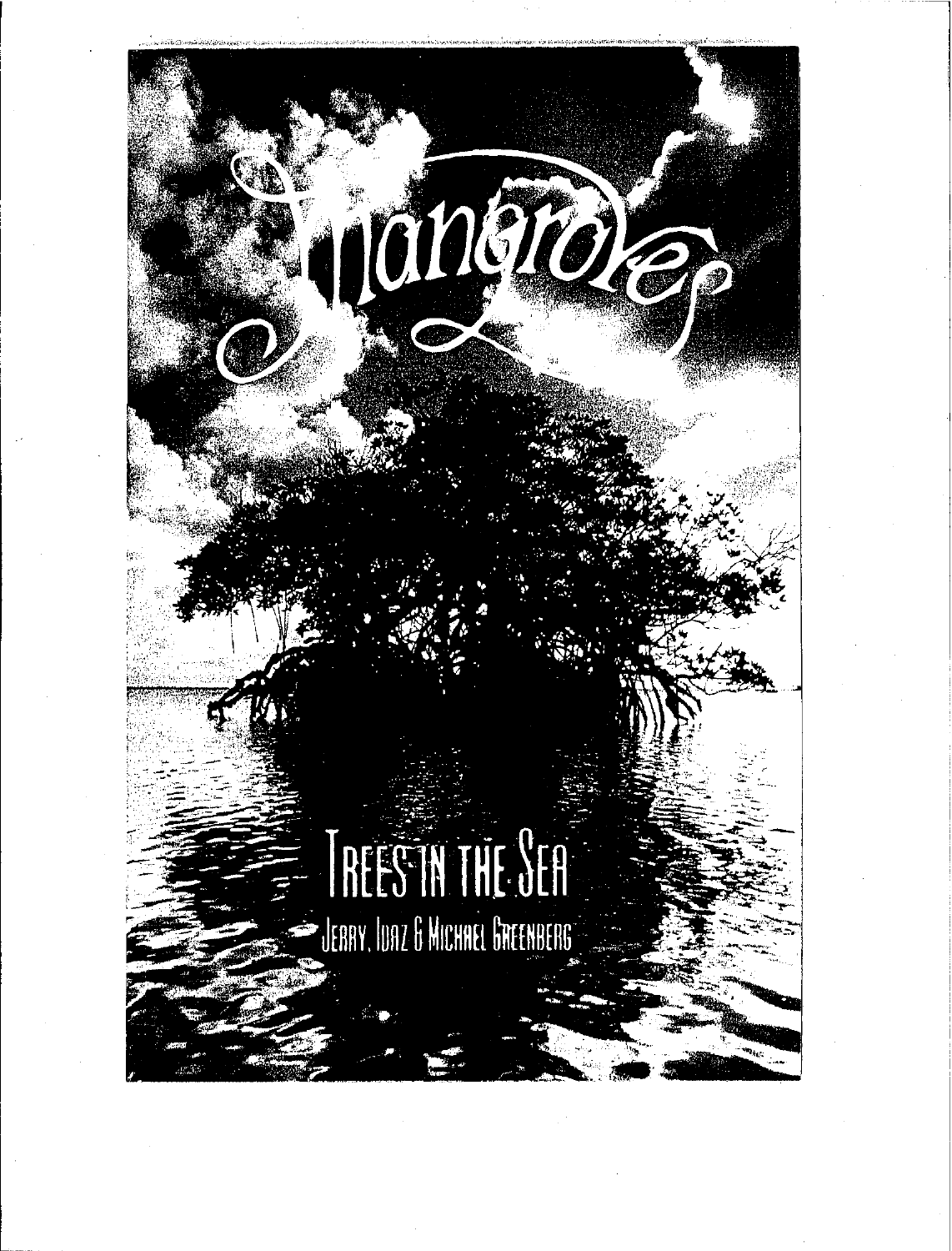**BAG #5** 

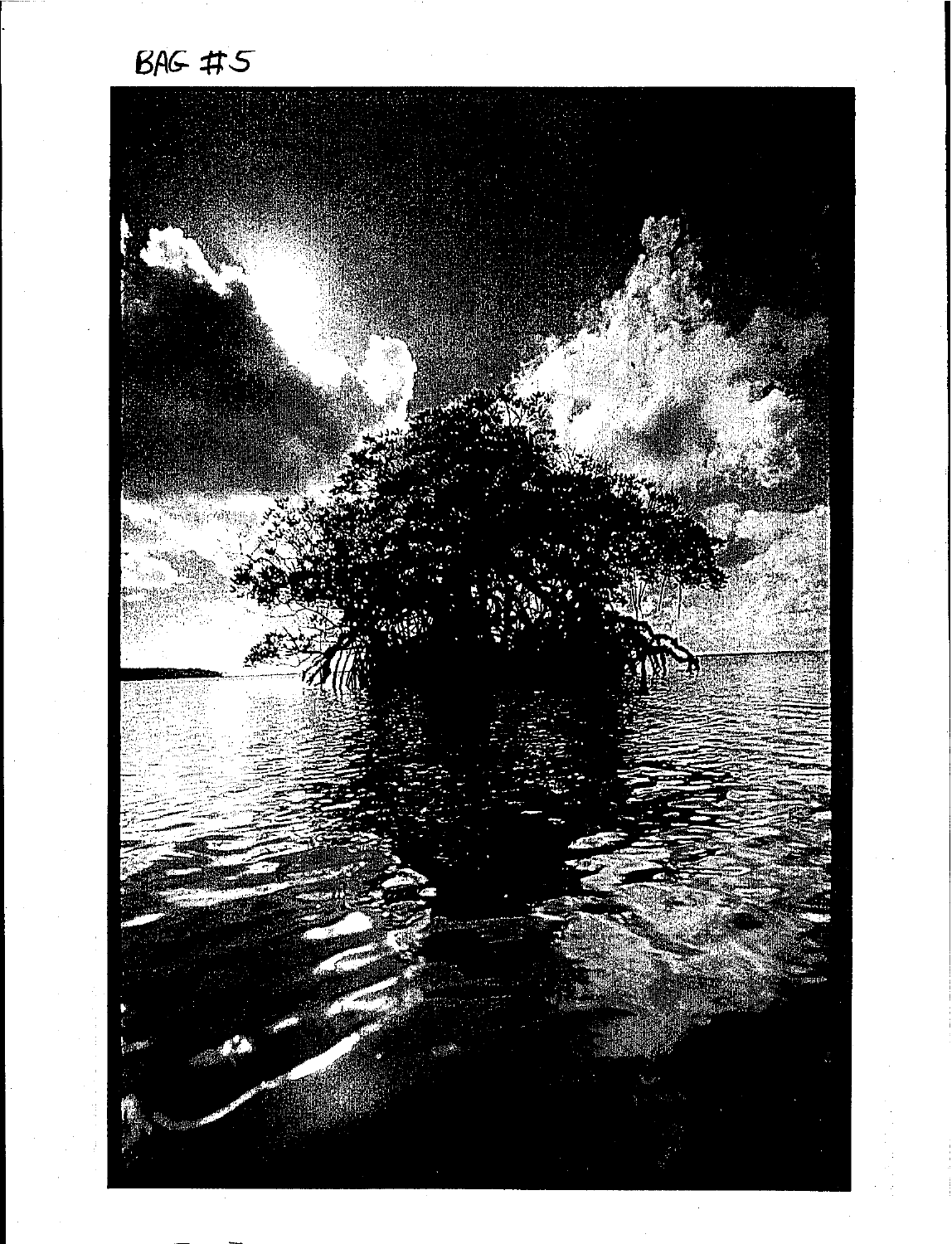| <b>CERTIFICATE OF COPYRIGHT REGISTRATION</b> |                                                                                                                        |  |
|----------------------------------------------|------------------------------------------------------------------------------------------------------------------------|--|
| イヒコ                                          | This certificate, issued under the seal of the Copyright<br>Office in accordance with the provisions of section 410(a) |  |

|                                | ້            |  |
|--------------------------------|--------------|--|
| <b>RAY E UNITED</b>            | Control Mayo |  |
|                                |              |  |
| $\epsilon_{B_{R_{A_{R_{Y}}}}}$ | ОF           |  |

 $\mathbf{r}$ 

001792039

See<br>befo<br>this (

of title 17, United States Code, attests that copyright registration has been made for the work identified below. The<br>information in this certificate has been made a part of the Copyright Office records.

**JORM VA**<br>JNITED STATES COPYRIGHT OFFICE **REGISTRATION NUMBER VA** 208-669 .<br>VA VAU EFFECTIVE DATE OF REGISTRATION

៳៱៓៓៓ DEC<sub>1985</sub>

photography

**EGISTER OF COPYRIGHTS**<br>OFFICIAL SONOT WRITE ABOVE THIS LINE. IF YOU NEED/MORES IN COPYRIGHTS NATURE OF THIS WORK **V** See instructions

## **TITLE OF THIS WORK Y** FLORIDA'S UNDERWATER WILDERNESS **PREVIOUS OR ALTERNATIVE TITLES V**

|                                  | PUBLICATION AS A CONTRIBUTION If this work was published as a contribution to a periodical, serial, or collection, give information about the<br>collective work in which the contribution appeared.<br>Title of Collective Work ▼<br>National Geographic TRAVELER |                                                                                     |                                               |
|----------------------------------|--------------------------------------------------------------------------------------------------------------------------------------------------------------------------------------------------------------------------------------------------------------------|-------------------------------------------------------------------------------------|-----------------------------------------------|
|                                  | If published in a periodical or serial give: Volume V<br>Number <sub>V</sub>                                                                                                                                                                                       | <b>Issue Date V</b><br>'On Pages ∀                                                  |                                               |
|                                  | 11<br>4                                                                                                                                                                                                                                                            | Winter 1985/86<br>3.80–89                                                           |                                               |
|                                  | <b>NAME OF AUTHOR V</b>                                                                                                                                                                                                                                            | DATES OF BIRTH AND DEATH<br>Year Died V<br>Year Born ▼                              |                                               |
|                                  | d Jerry Greenberg                                                                                                                                                                                                                                                  | 1927                                                                                |                                               |
|                                  | <b>AUTHOR'S NATIONALITY OR DOMICILE</b><br>Was this contribution to the work a<br><b>Name of Country</b><br>"work made for hire"?                                                                                                                                  | <b>WAS THIS AUTHOR'S CONTRIBUTION TO</b><br><b>THE WORK</b>                         |                                               |
|                                  | $\Box$ Yes<br>Anonymous?<br>OR {Citizen of <b>&gt;</b> ________USA                                                                                                                                                                                                 | $\square$ Yes $\square$ No                                                          | of these questions<br>"Yes," see detailed     |
| NO1                              | <b>ExNo</b>                                                                                                                                                                                                                                                        | □ Yes W No                                                                          | instructions.                                 |
|                                  | <b>NATURE OF AUTHORSHIP</b><br>Briefly describe nature of the material created by this author in which copyright is claimed. V                                                                                                                                     |                                                                                     |                                               |
| 'author" oi s                    | Underwater & topside photographs                                                                                                                                                                                                                                   |                                                                                     |                                               |
|                                  | <b>NAME OF AUTHOR V</b>                                                                                                                                                                                                                                            | <b>DATES OF BIRTH AND DEATH</b><br>Year Born <b>V</b><br>Year Died V                |                                               |
|                                  | Michael Greebrerg                                                                                                                                                                                                                                                  | 1958                                                                                |                                               |
|                                  | AUTHOR'S NATIONALITY OR DOMICILE<br>Was this contribution to the work a<br>Name of country<br>'work made for hire"?<br>$\Box$ Yes<br><b>USA</b><br>Citizen of <b>P</b> .                                                                                           | WAS THIS AUTHOR'S CONTRIBUTION TO<br>THE WORK<br>$\Box$ Yes $\Box$ No<br>Anonymous? | ii the answer lo eit                          |
|                                  | OR<br><b>USA</b><br><b>PS</b> No<br>Domiciled in $\blacktriangleright$ $-$                                                                                                                                                                                         | Pseudonymous?<br>$\Box$ Yes $\Box$ No                                               | of these questions<br>"Yes," see detailed     |
|                                  | NATURE OF AUTHORSHIP Briefly describe nature of the material created by this author in which copyright is claimed.                                                                                                                                                 |                                                                                     | instructions.                                 |
|                                  | Underwater photographs                                                                                                                                                                                                                                             |                                                                                     |                                               |
| コピロ                              | <b>NAME OF AUTHOR V</b>                                                                                                                                                                                                                                            | DATES OF BIRTH AND DEATH<br>Year Born $\P$<br>Year Died T                           |                                               |
|                                  | Was this contribution to the work a<br><b>AUTHOR'S NATIONALITY OR DOMICILE</b><br><b>Name of Country</b><br>work made for hire"?<br>$\Box$ Yes<br>Anonymous?<br>Citizen of $\blacktriangleright$ .                                                                 | WAS THIS AUTHOR'S CONTRIBUTION TO<br>THE WORK<br>$\square$ Yes $\square$ No         | If the answer to eith<br>of these questions i |
|                                  | OR<br>Pseudonymous?<br>$\Box$ No<br>Domiciled in $\blacktriangleright$                                                                                                                                                                                             |                                                                                     | "Yes," see detailed                           |
|                                  |                                                                                                                                                                                                                                                                    | $\square$ Yes $\square$ No                                                          | instructions.                                 |
|                                  | NATURE OF AUTHORSHIP Briefly describe nature of the material created by this author in which copyright is claimed.                                                                                                                                                 |                                                                                     |                                               |
|                                  | YEAR IN WHICH CREATION OF THIS<br>DATE AND NATION OF FIRST PUBLICATION OF THIS PARTICULAR WORK<br>WORK WAS COMPLETED This information<br>Complete this information Month<br>muet be piven<br>ONLY If this work                                                     | November $D_{\text{av}} = 15$ Year $\geq 1985$                                      |                                               |
|                                  | 1984<br>4 Year<br>in all cases.<br>has been published.                                                                                                                                                                                                             | <b>US A</b>                                                                         |                                               |
|                                  | COPYRIGHT CLAIMANT(S) Name and address must be given even if the claimant is the<br>same as the author given in space 2.V                                                                                                                                          | <b>APPLICATION RECEIVED</b>                                                         |                                               |
|                                  | Jerry & Michael Greenberg                                                                                                                                                                                                                                          | ONE DEPOSIT RECEIVED                                                                |                                               |
| See instructions                 | 6840 SW 92nd Street                                                                                                                                                                                                                                                |                                                                                     |                                               |
| before completing<br>this space. | Miami, Florida 33156                                                                                                                                                                                                                                               | EW ULL U J. I J U J.<br>EST TWO DEPOSITS RECEIVED                                   |                                               |
|                                  | TRANSFER if the claimant(s) named here in space 4 are different from the author(s) named<br>in space 2, give a brief statement of how the claimant(s) obtained ownership of the copyright. V                                                                       | <b>SUMMARY STATE OF STATE AND DATE</b><br>∣႙ၓႝ                                      |                                               |
|                                  |                                                                                                                                                                                                                                                                    |                                                                                     |                                               |
|                                  |                                                                                                                                                                                                                                                                    |                                                                                     |                                               |

-9) on the reverse side of this page. e See detailed instructions. ● Sign the form at line 6.